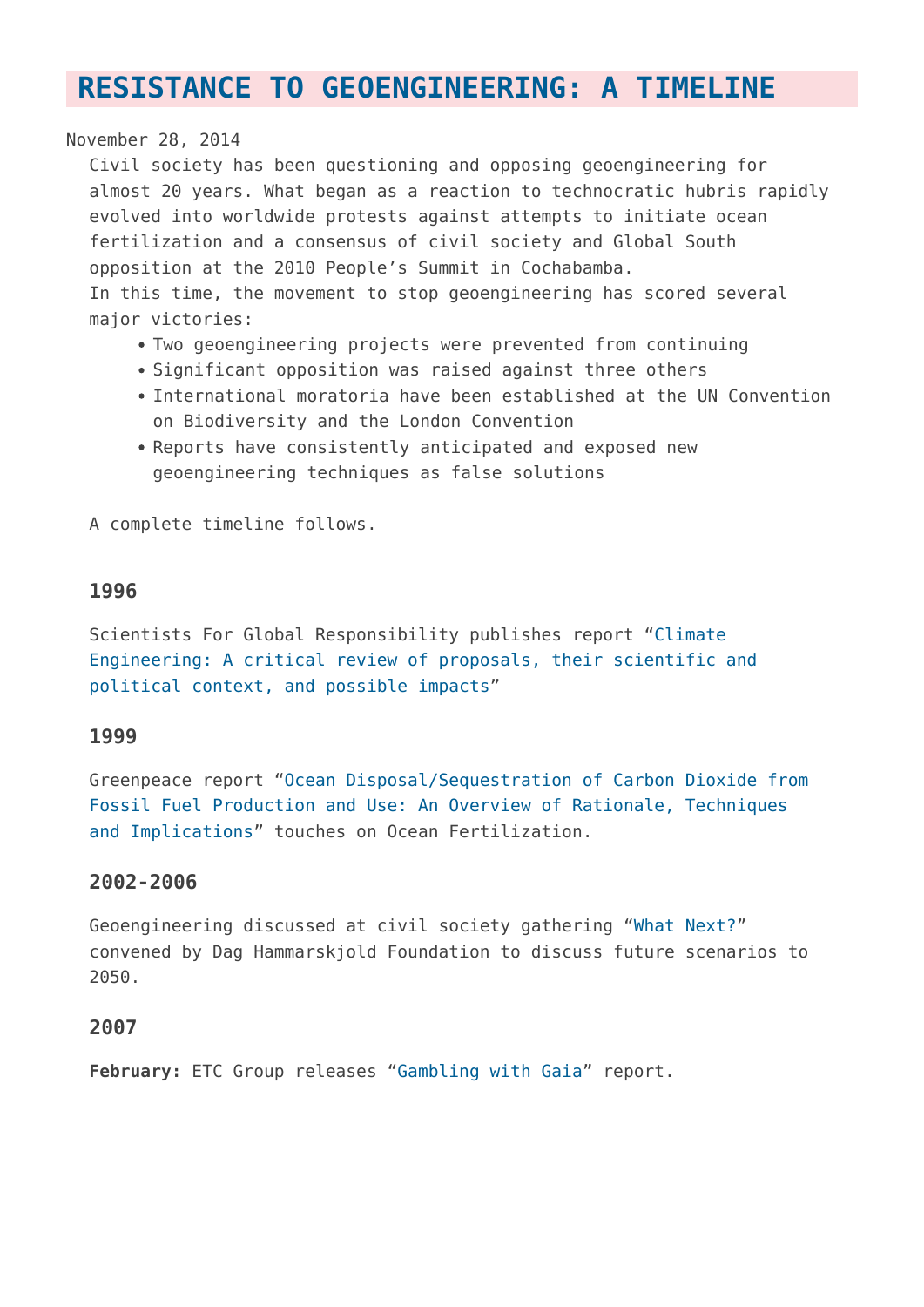

Sea Shepherd sends a vessel to intercept Planktos ships near the Galapagos Islands.

**May:** [Planktos](http://www.geoengineeringmonitor.org/tag/planktos/) announces plans to dump tonnes of iron filings in the ocean near the Galapagos, and an international coalition forms to oppose the experiment. Accion Ecologica, ETC Group, ICTA, Greenpeace, IUCN, IEN, Carbon Trade Watch, The Durban Group, Sea Shepherd and others take part. International bodies condemn the plan, and Sea Shepherd sends a ship to "intercept" the Planktos ship. The Planktos ship changes course to Spain and the Canary Islands.

**June:** ETC and Greenpeace bring the topic of ocean fertilization to the scientific groups of the [London Convention,](http://en.wikipedia.org/wiki/London_Convention_on_the_Prevention_of_Marine_Pollution_by_Dumping_of_Wastes_and_Other_Matter) with supporting letters from World Wildlife Fund and International Union for Conservation of Nature. This initiates the process that leads to the current London Convention/Protocol framework on geoengineering.

[Activists hold protests](http://www.geoengineeringmonitor.org/2007/08/london-convention-climate-campaigners-oppose-meddling-with-the-oceans/) to oppose ocean fertilization at London Forum meetings.

ETC and Greenpeace bring ocean fertilization to the UN Convention on Biodiversity's Subsidiary Body on Scientific, Technical and Technological Advice (SBSTTA) for the first time.

**November:** Australian company Ocean Nourishment Corporation announces plans to dump urea into the Sulu Sea near the Philippines. Philippine civil society groups – including SEARICE Third World Network, WWF Phil, FIshers groups – [mobilize to stop it](http://www.geoengineeringmonitor.org/2007/11/civil-society-petition-withhold-endorsement-of-the-ocean-nourishment-project-in-sulu-sea-philippines/), while Greenpeace, IUCN and WWF intervene through the London Convention/Protocol.

#### **2008**

**February:** At the UN Convention on Biodiversity (CBD)'s 13th SBSTTA meeting, ocean fertilization is put on the agenda for the first time.

**October:** CBD Conference of Parties in Bonn [calls for ocean fertilization](http://fr.www.sidsnet.org/node/15022) [moratorium](http://fr.www.sidsnet.org/node/15022) after push by civil society organizations including SEARICE, ETC, Econexus, Third World Network, Ecoropa, and Biofuelwatch.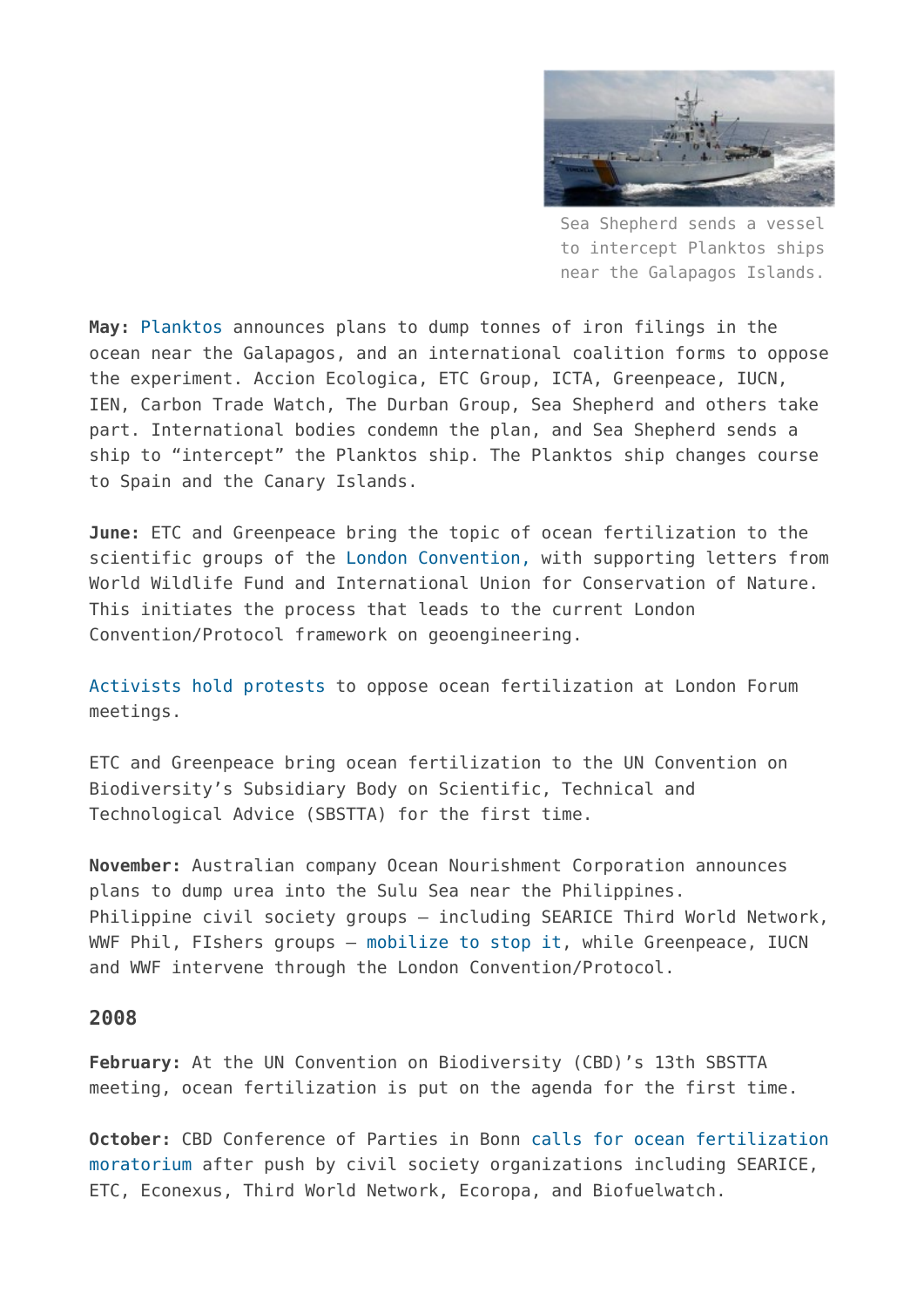**November:** United Kingdom House of Commons hold committee hearings on geoengineering. Greenpeace testifies.

**2009**



LOHAFEX sets sail on the Polarstern.

**January:** Indo-German research project LOHAFEX sets sail with plans to dump six tonnes of iron into the Southern Ocean. The project is opposed by a broad international coalition, including South African, German, Indian, South American and International Civil Society Organizations, the African Center for Biosafety, WWF, Greenpeace, ETC, IUCN, Bund, German NGO Forum, Third World Network, International Collective in Support of Fishworkers and others. Those opposed [say it violates the](http://www.geoengineeringmonitor.org/wp-admin/post.php?post=2406&action=edit) [moratorium called for by the Convention on Biodiversity,](http://www.geoengineeringmonitor.org/wp-admin/post.php?post=2406&action=edit) of which Germany and India are members. Subsequently, the German Environment Ministry calls for the [project to be suspended](http://www.geoengineeringmonitor.org/2009/01/ocean-fertilization-experiment-suspended/). However, the project (under the authority of the Science Ministry) continues.

**February:** BiofuelWatch releases report, [Biochar for Climate Change](https://www.cbd.int/doc/biofuel/Econexus%20Briefing%20Biochar.pdf) [Mitigation: Fact or Fiction?](https://www.cbd.int/doc/biofuel/Econexus%20Briefing%20Biochar.pdf)

**March:** At the World Social Forum in Belem, Brazil, 80 civil society organizations release a statement entitled "[The better world we seek is](http://www.etcgroup.org/content/better-world-we-seek-not-geo-engineered-civil-society-statement-against-ocean-fertilization) [not Geo-engineered,](http://www.etcgroup.org/content/better-world-we-seek-not-geo-engineered-civil-society-statement-against-ocean-fertilization)" opposing ocean fertilization as LOHAFEX continues dumping iron.

Rising Tide North America releases [Hoodwinked in the Hothouse: False](http://risingtidenorthamerica.org/tag/hoodwinked-in-the-hothouse/) [Solutions to Climate Change](http://risingtidenorthamerica.org/tag/hoodwinked-in-the-hothouse/).

**April:** The Indigenous Peoples' Global Summit on Climate Change brings together 400 Indigenous people from 80 countries. The resulting ["Anchorage Statement](http://another-green-world.blogspot.ca/2009/08/indigenous-peoples-global-summit-on.html)" called on States to abandon geoengineering as false solution.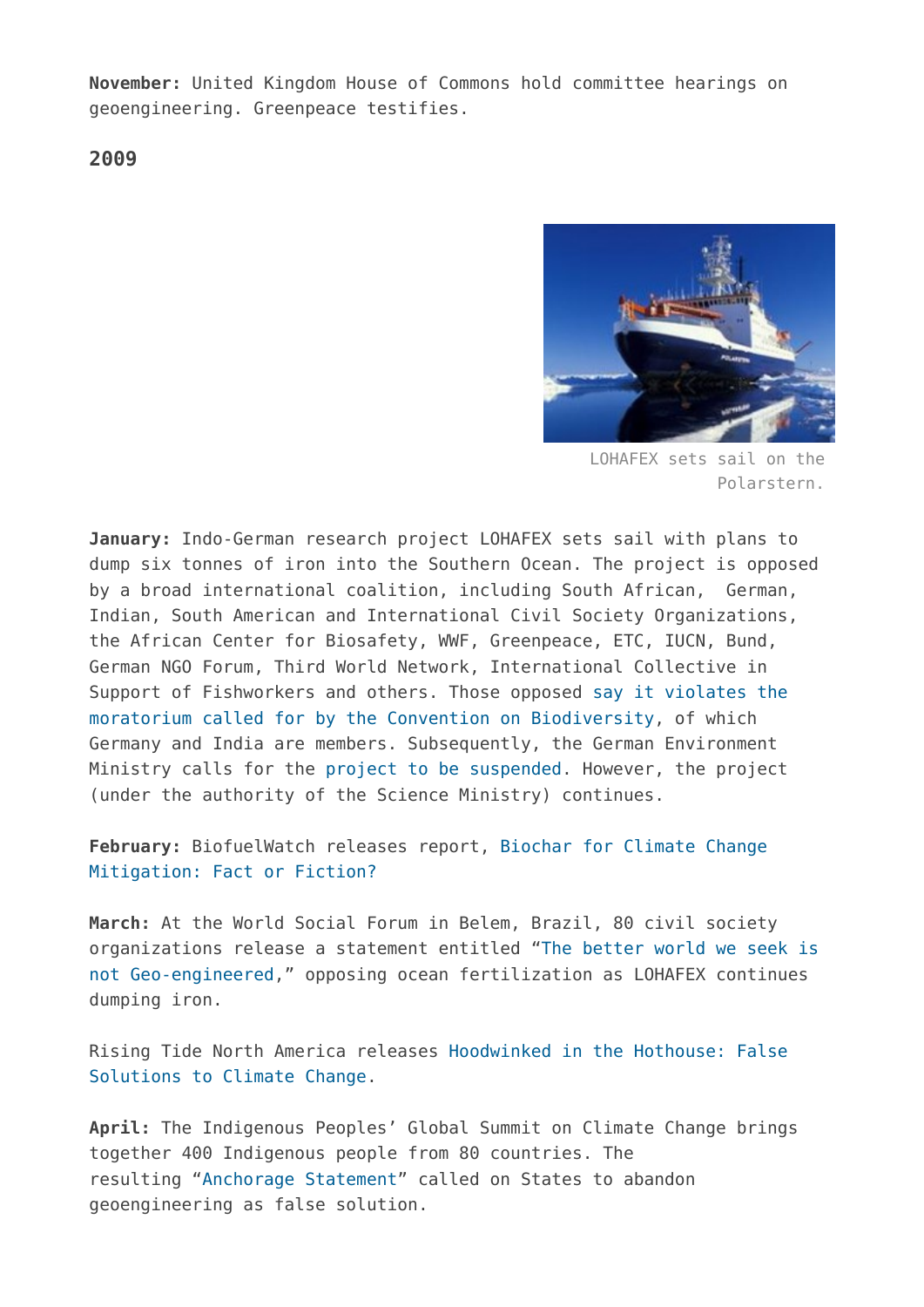**May:** 70 civil society organizations sign on to a statement opposing the privately-organized [Asilomar Geoengineering Conference](http://www.etcgroup.org/content/sign-open-letter-opposing-asilomar-geoengineering-conference).

**August:** New Zealand-based Sustainability Council releases report: Restoring the Atmosphere: Dangerous Climate Change and the New Governance Required.

**September:** Royal Society releases report: [Geoengineering the climate:](https://royalsociety.org/policy/publications/2009/geoengineering-climate/) [science, governance and uncertainty –](https://royalsociety.org/policy/publications/2009/geoengineering-climate/) Biofuelwatch, ETC Group, Greenpeace and other other civil society organizations participating.

**November:** ETC and Swedish Society for Nature Conservation release report: [Retooling the Planet? Climate Chaos in the Geoengineering Age](http://www.etcgroup.org/content/retooling-planet-new-etc-group-report-geoengineering).

**December:** Civil society groups hold side events on geoengineering at the Conference of Parties of the United Nations Framework Convention on Climate Change (UNFCCC) in Copenhagen and at the alternative conference Klimaforum.

#### **2010**

**March:** the [Solar Radiation Management Governance Initiative](http://www.srmgi.org/about-srmgi/) is launched by the Environmental Defense Fund (US).

**April:** The World People's Conference on Climate Change and the Rights of Mother Earth in Bolivia issues the [People's Agreement](https://pwccc.wordpress.com/2010/04/24/peoples-agreement/), denouncing geoengineering as a false solution.

The Hands Off Mother Earth campaign against open-air geoengineering experimentation launches, with over 100 organizations supporting, along with prominent signatories including David Suzuki, Bill McKibben, Naomi Klein, Vandana Shiva, Herman Daly, and Wes Jackson.

**November:** At the Conference of Parties of the UN Convention on Biodiversity in Nagoya, Japan, the assembled delegates agree on a [moratorium on geoengineering.](http://www.geoengineeringmonitor.org/2015/01/geoengineering-moratorium-at-un-ministerial-in-japan/) Civil society organizations are involved in negotiations and organize side events.

Friends of the Earth (England/Wales/Northern Ireland) releases report: [Negatonnes – an Initial Assessment of the Potential for](http://www.foe.co.uk/sites/default/files/downloads/negatonnes.pdf) [Negative Emissions Techniques to Contribute Safely and Fairly to Meeting](http://www.foe.co.uk/sites/default/files/downloads/negatonnes.pdf) [Carbon Budgets in the 21st Century.](http://www.foe.co.uk/sites/default/files/downloads/negatonnes.pdf)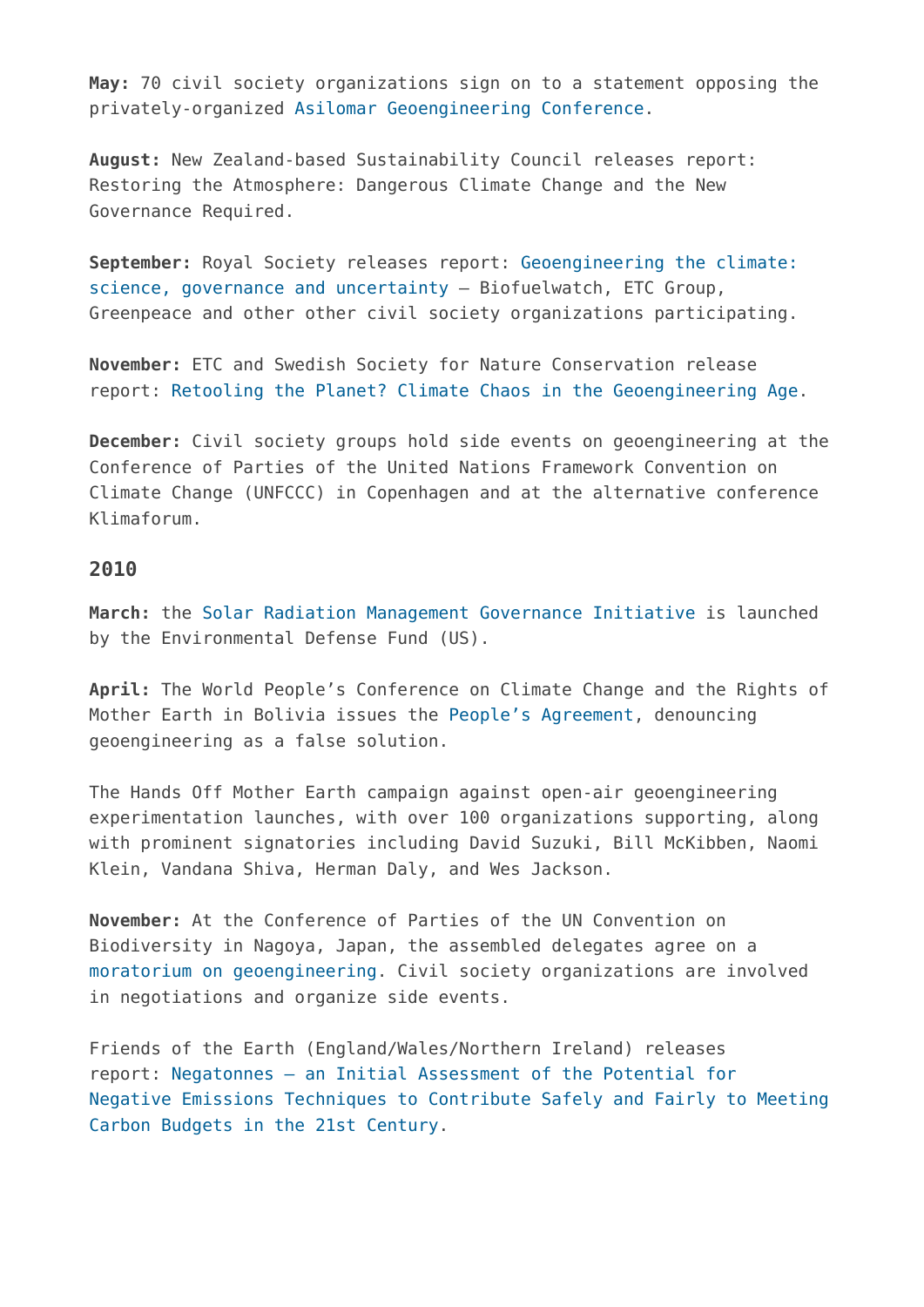**SPICE FIELD TRIAL** Water sprayed through a 1-kilometrehigh hose will test equipment with potential for climate engineering. Balloon Wind direction Water **SDraw** kilometre Tether Hose Pump

**June:** 160 civil society organizations sign [letter asking](http://www.geoengineeringmonitor.org/2011/06/open-letter-to-ipcc-on-geoengineering/) [Intergovernmental Panel on Climate Change \(IPCC\) to tread carefully](http://www.geoengineeringmonitor.org/2011/06/open-letter-to-ipcc-on-geoengineering/) with regard to geoengineering.

**September:** UK project Stratospheric Particle Injection for Climate Engineering (SPICE) aims to conduct open-air research about solar radiation management. Civil society groups launch ["Stop the Trojan Hose"](http://www.geoengineeringmonitor.org/2011/09/2420/) campaign, endorsed by 60 civil society organizations. Three days later, [the project is suspended](http://www.geoengineeringmonitor.org/2011/09/spice-put-on-ice/). It is later [delayed](http://www.geoengineeringmonitor.org/2011/10/u-k-geoengineering-tests-delayed-until-spring/) and finally [cancelled](http://www.geoengineeringmonitor.org/2012/05/geoengineering-experiment-cancelled-amid-patent-row/).

**December:** Biofuelwatch releases report: [BECCS: Climate saviour or](http://www.biofuelwatch.org.uk/2012/beccs_report/) [dangerous hype?](http://www.biofuelwatch.org.uk/2012/beccs_report/)

## **2012**

**June:** At the Rio+20 meetings, civil society is active in negotiations and side events, including an intervention by Naomi Klein on geoengineering. The final declaration of the conference affirms the CBD moratorium.